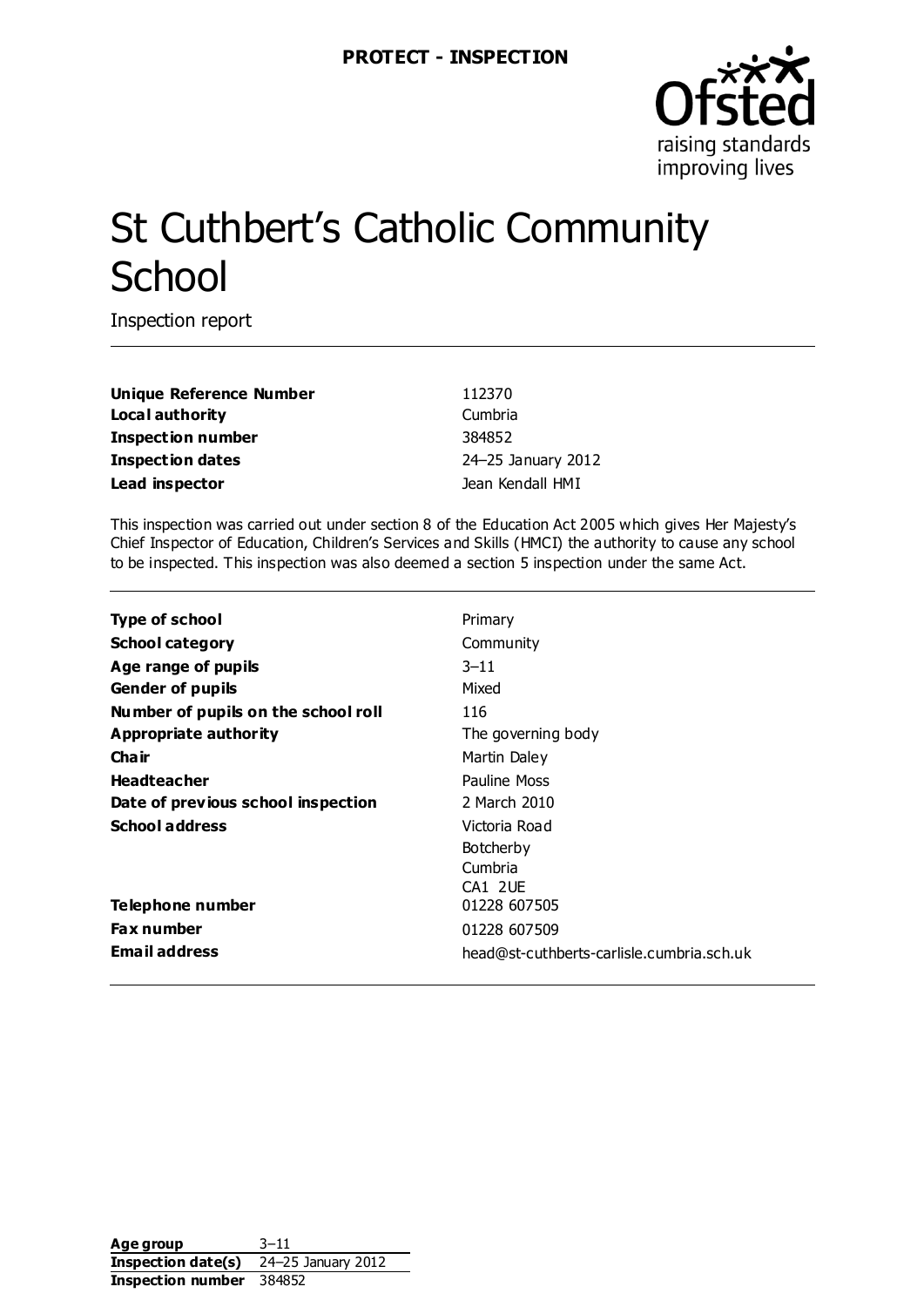

You can use Parent View to give Ofsted your opinion on your child's school. Ofsted will use the information parents and carers provide when deciding which schools to inspect and when.

You can also use Parent View to find out what other parents and carers think about schools in England. You can visit [www.parentview.ofsted.gov.uk,](../../../AppData/Local/Microsoft/Windows/AppData/Local/Microsoft/Windows/AppData/Local/Microsoft/Windows/Temporary%20Internet%20Files/Content.IE5/1SMG2M53/www.parentview.ofsted.gov.uk) or look for the link on the main Ofsted website: [www.ofsted.gov.uk](../../../AppData/Local/Microsoft/Windows/AppData/Local/Microsoft/Windows/AppData/Local/Microsoft/Windows/Temporary%20Internet%20Files/Content.IE5/1SMG2M53/www.ofsted.gov.uk)

The Office for Standards in Education, Children's Services and Skills (Ofsted) regulates and inspects to achieve excellence in the care of children and young people, and in education and skills for learners of all ages. It regulates and inspects childcare and children's social care, and inspects the Children and Family Court Advisory Support Service (Cafcass), schools, colleges, initial teacher training, work-based learning and skills training, adult and community learning, and education and training in prisons and other secure establishments. It assesses council children's services, and inspects services for looked after children, safeguarding and child protection.

Further copies of this report are obtainable from the school. Under the Education Act 2005, the school must provide a copy of this report free of charge to certain categories of people. A charge not exceeding the full cost of reproduction may be made for any other copies supplied.

If you would like a copy of this document in a different format, such as large print or Braille, please telephone 0300 123 4234, or email [enquiries@ofsted.gov.uk](mailto:enquiries@ofsted.gov.uk)

You may copy all or parts of this document for non-commercial purposes, as long as you give details of the source and date of publication and do not alter the information in any way.

To receive regular email alerts about new publications, including survey reports and school inspection reports, please visit our website and go to 'Subscribe'.

Piccadilly Gate Store Street Manchester M1 2WD

T: 0300 123 4234 Textphone: 0161 618 8524 [enquiries@ofsted.gov.uk](mailto:enquiries@ofsted.gov.uk) [www.ofsted.gov.uk](http://www.ofsted.gov.uk/)



© Crown copyright 2012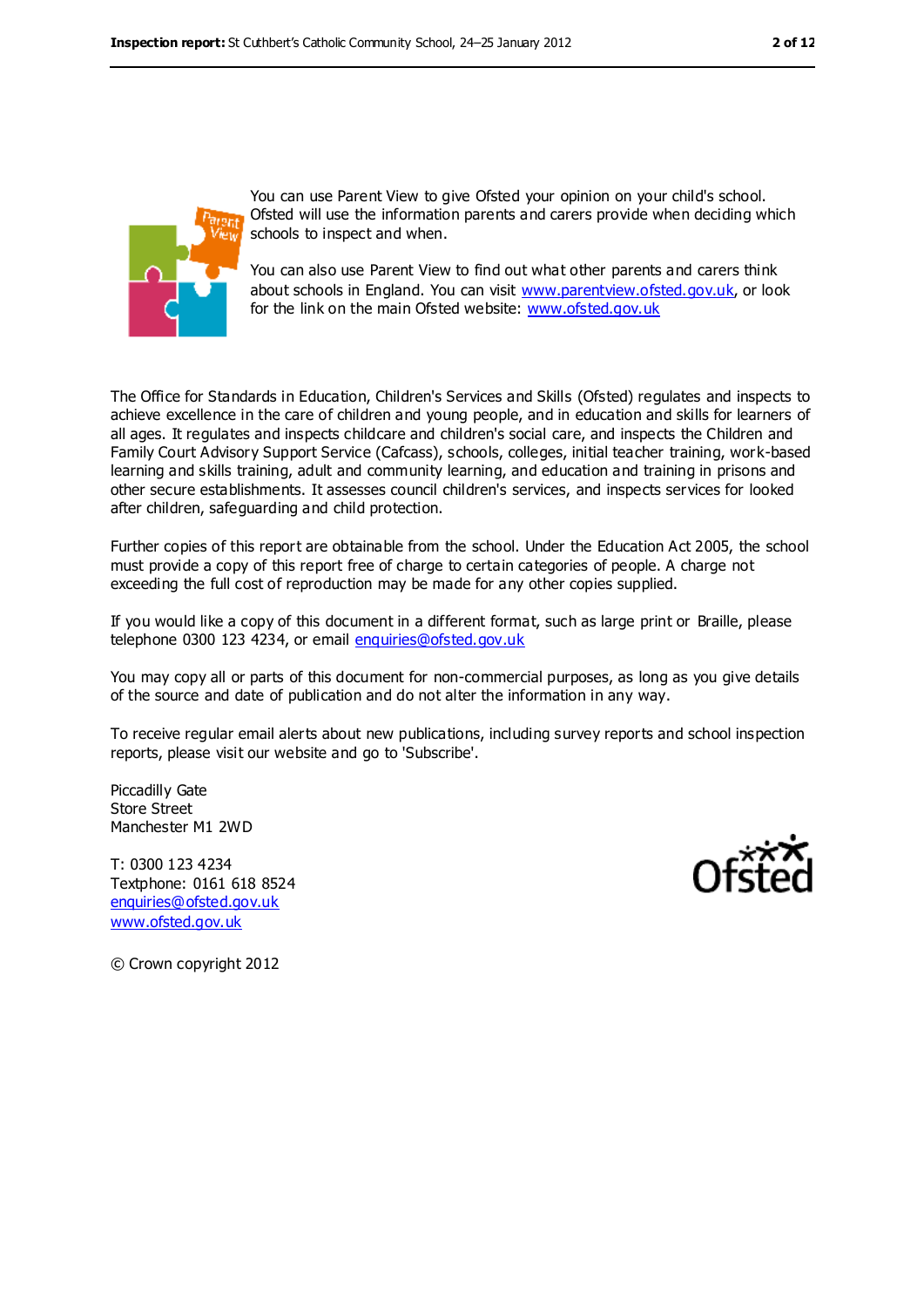## **Introduction**

Inspection team

Jean Kendall **Her Majesty's Inspector** 

This inspection was carried out at no notice. Teaching was observed in all classes; six teachers were observed teaching 12 part-lessons. Pupils' work was analysed in each class. Meetings were held with staff, groups of pupils, the chair of the Governing Body, local authority representatives and a group of parents. A parent and carer questionnaire was not issued but the inspector took account of the responses to the on-line questionnaire (Parent View) in planning the inspection. She observed the school's work, and looked at the school's policies and procedures, improvement planning, monitoring and self evaluation.

## **Information about the school**

St Cuthbert's Catholic Community School is a small primary school serving the Botcherby community, Carlisle. It has undergone significant changes since its last inspection in March 2010 when it was judged to require special measures. The previous headteacher left the school shortly after that inspection. The local authority acted swiftly to put interim leadership arrangements in place until a new permanent headteacher took up her post in September 2011. A number of teachers have left the school and new teachers have joined. Classes have been reorganised and there are now four mixed-age classes across Key Stages 1 and 2. The Early Years Foundation Stage is provided through a morning Nursery class and a Reception class.

The percentage of pupils known to be eligible for free school meals is more than three times the national average. The proportion of disabled pupils and those with special educational needs is over twice the national average. Most of the pupils are of White British heritage, with small numbers from other ethnic groups. A small number of children are in the care of the local authority. The school exceeds the current floor standards for achievement at Key Stage 2.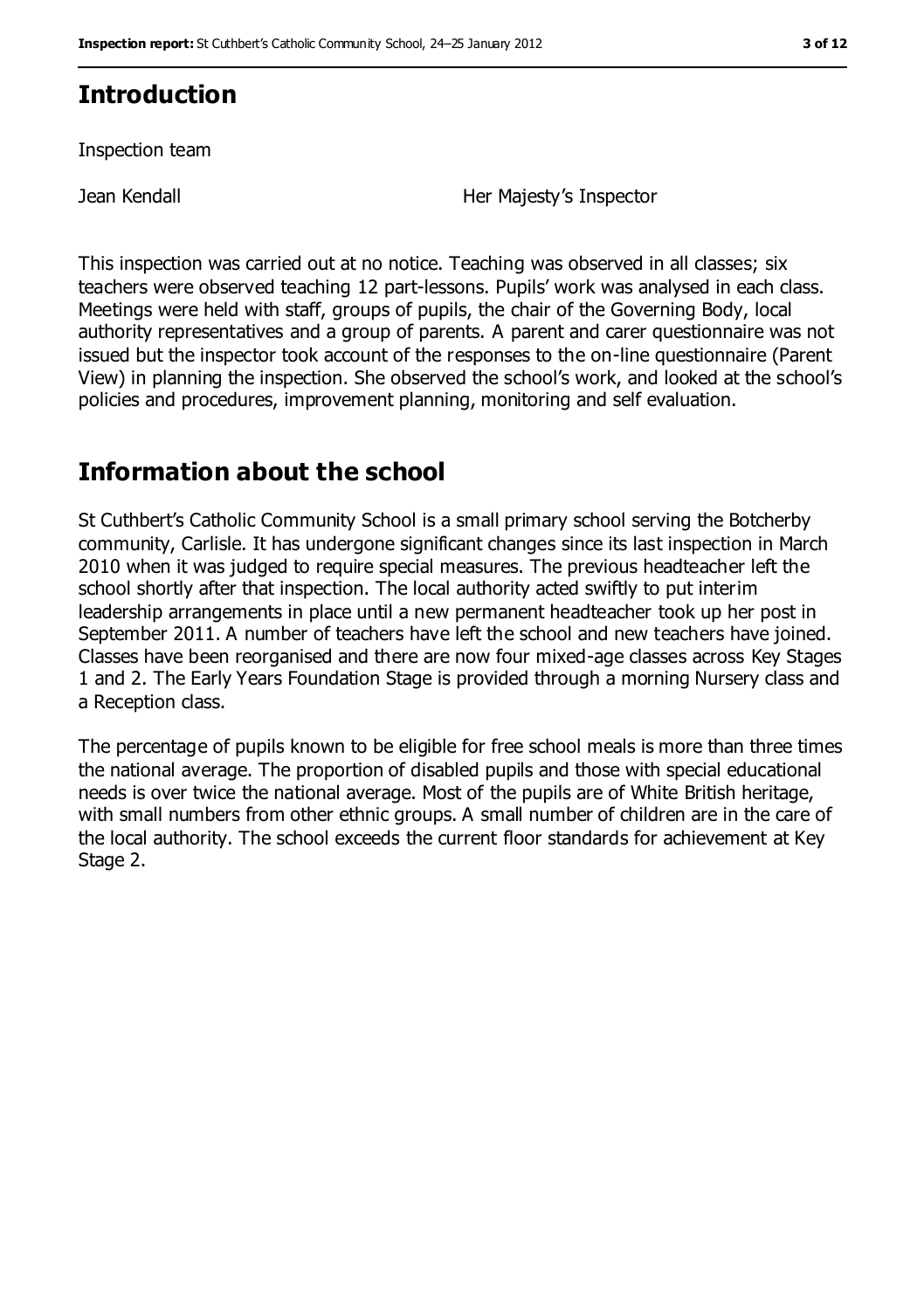**Inspection grades: 1 is outstanding, 2 is good, 3 is satisfactory and 4 is inadequate** Please turn to the glossary for a description of the grades and inspection terms

## **Inspection judgements**

| <b>Overall Effectiveness</b> |  |
|------------------------------|--|
|------------------------------|--|

| <b>Achievement of pupils</b>          |  |
|---------------------------------------|--|
| <b>Quality of teaching</b>            |  |
| <b>Behaviour and safety of pupils</b> |  |
| <b>Leadership and management</b>      |  |

### **Key Findings**

- In accordance with section 13(4) of the Education Act 2005, Her Majesty's Chief Inspector is of the opinion that the school no longer requires special measures.
- The school provides pupils with a satisfactory quality of education. The learning environment has been transformed, morale is high and all staff are dedicated to bringing about further improvements. Pupils are happy to go to school and keen to do well.
- The new headteacher is working very effectively with the governing body, staff, pupils, parents and carers to create an environment conducive to learning. Together, they have successfully tackled weaknesses and improved teaching and behaviour. Pupils' achievement has improved significantly as a result and is now satisfactory.
- Pupils make satisfactory progress from their very low starting points, with many children making more rapid progress in the Early Years Foundation Stage. Pupils are making better than expected progress in English across the rest of the school. Their progress in mathematics is slower but improving. Attainment by the end of Year 6 has risen and is close to the national average.
- Teaching is satisfactory, with some good practice. Stimulating and well planned learning experiences in the Early Years Foundation Stage help children get off to a flying start. Consistently good teaching in the Year 5/6 class sets high expectations and prepares pupils well for secondary school.
- There is still some teaching that is not good enough to promote the rapid progress needed if pupils are to attain average levels in each class. Where this is the case, teaching does not always take full account of pupils' prior learning before moving on to something different, nor does it give pupils the opportunity to consolidate their learning on independent tasks.
- Pupils' behaviour is well managed and is no longer a barrier to achievement. Behaviour is satisfactory overall; pupils feel safe and their attendance is much improved. There is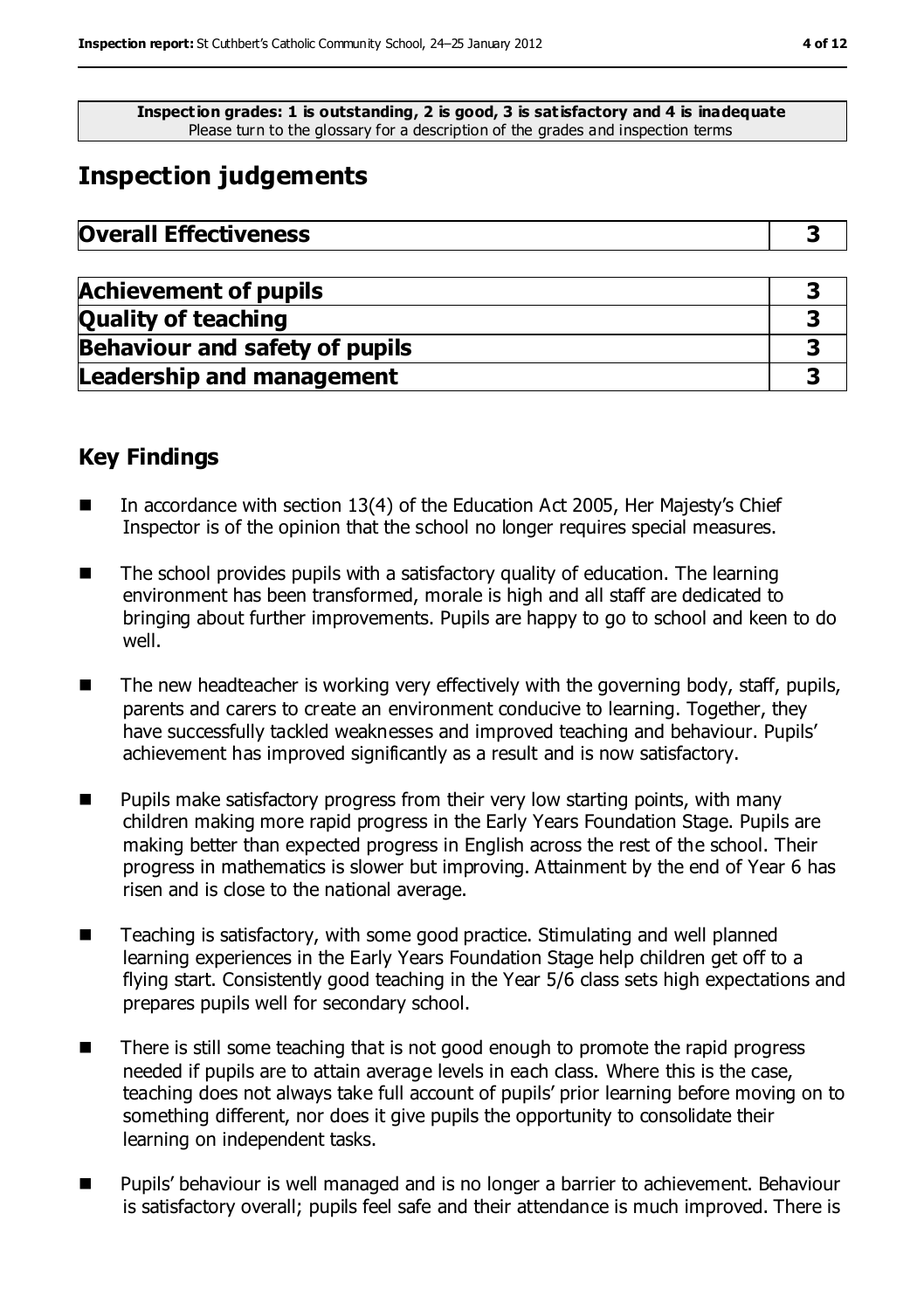scope for pupils to take on more responsibility around the school, to support each other and promote good behaviour, and they are keen to do so. However, there are occasions when pupils' lack of engagement in lessons slows the pace of learning, particularly where activities do not capture their interest.

Schools whose overall effectiveness is judged satisfactory may receive a monitoring visit by an Ofsted inspector before their next section 5 inspection.

## **What does the school need to do to improve further?**

- Improve teaching from satisfactory to good and raise pupils' achievement further by:
	- planning units of work to build on pupils' prior learning and consolidate new  $\overline{\phantom{0}}$ learning
	- giving pupils time to develop their skills on longer pieces of independent work
	- ensuring that assessment is used to plan tasks at precisely the right level to extend learning
	- planning activities that enthuse, engage and motivate pupils to learn for  $\equiv$ themselves.
- **IMPROVE behaviour from satisfactory to good by:** 
	- giving pupils more responsibility and engaging them in maintaining good behaviour
	- providing more opportunities for pupils to take responsibility for their own learning in lessons.

## **Main Report**

#### **Achievement of pupils**

Children start school with knowledge and skills that are well below those typical of children their age. They make good progress in the Early Years Foundation Stage, which provides a firm foundation for further learning. Nevertheless, many children have lower than average social, communication, language and number skills when they start Year 1. They make satisfactory progress across the rest of the school because teaching is increasingly well matched to their learning needs. They make more rapid progress in Years 5 and 6, where teaching is good. Lesson observations and work scrutiny indicate that satisfactory progress overall is being sustained.

The gap between the attainment of pupils at St Cuthbert's and all pupils nationally have closed over the last two years. Pupils attained broadly average standards and exceeded national floor standards for the first time in some years in the Year 6 tests in 2011. Attainment has also improved at Key Stage 1. Pupils make good progress in reading and attained broadly average levels in the 2011 standardised assessments at the end of Year 2 and Year 6. Pupils' attainment in writing and mathematics lags behind but is much improved.

The school has relatively high proportions of pupils entitled to free school meals and with special educational needs. Those entitled to free school meals achieve as well as this group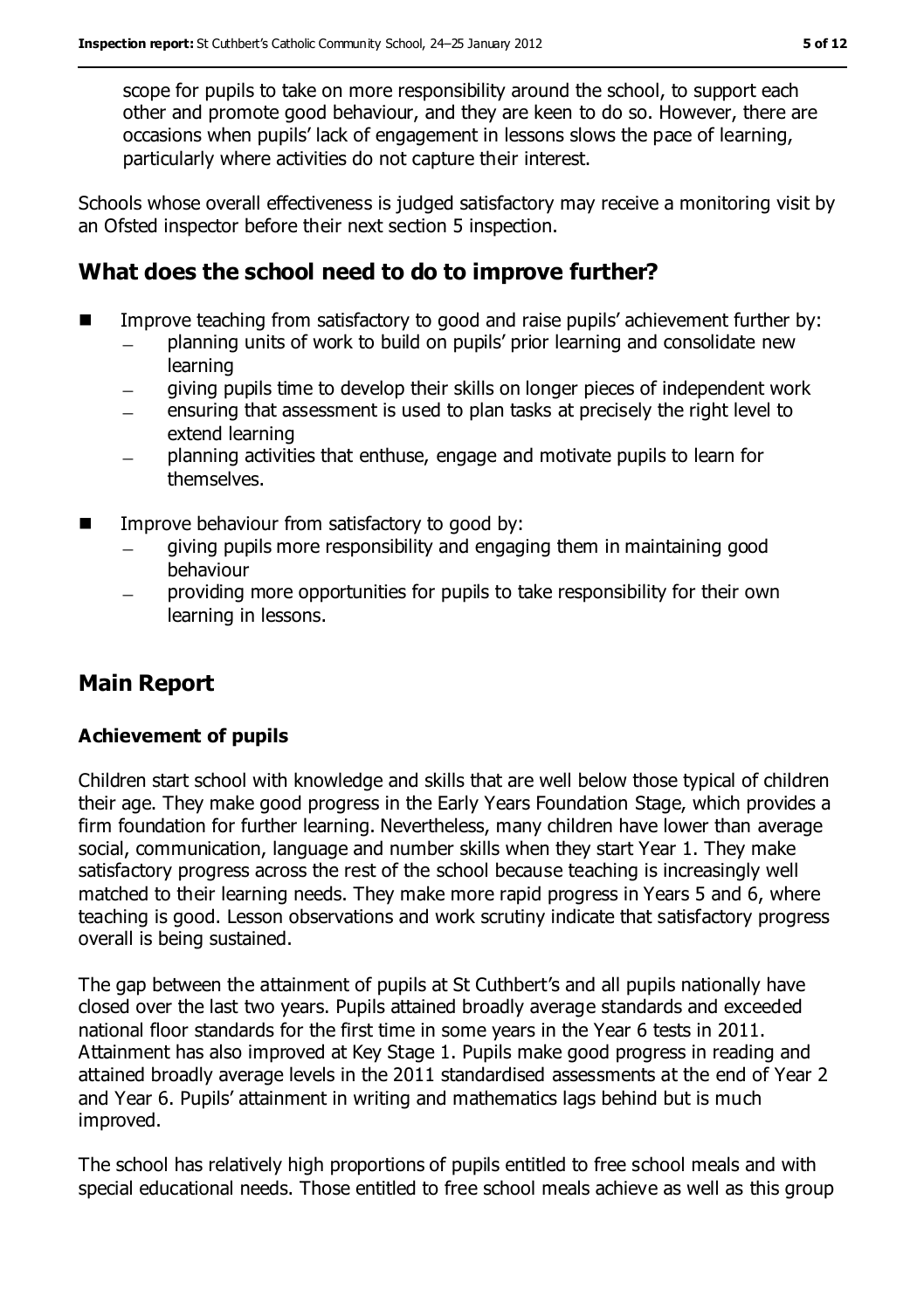nationally. Pupils with special educational needs, which amount to almost half the cohort in some classes, make similar or better progress than comparable pupils nationally.

#### **Quality of teaching**

Teaching is mostly satisfactory and there is some that is good. Positive relationships are a feature of all teaching. Teachers are patient and encouraging so that pupils feel confident to contribute their views. Provision in the Early Years Foundation Stage is well organised with stimulating activities that enable children to practise and develop their skills. This ensures that teaching arouses children's curiosity and engages their interest fully. The most effective teaching across the rest of the school takes full account of pupils' prior learning and provides plentiful opportunities for them to practise their skills independently. Activities are at precisely the right level to provide challenge, but enable pupils to experience success. Where teaching is less effective, the activities fail to fully capture pupils' interest and curiosity, because they are too difficult or pupils find them boring. Consequently, pupils are not fully engaged in the tasks and the pace of learning slows as teachers seek to regain their attention.

Revisions to the curriculum, including the introduction of a structured approach to teaching letters and sounds and guided reading, have had a positive impact. Teaching is more systematic and this has quickened pupils' progress in developing key reading and writing skills. School leaders have rightly identified the teaching of mathematical skills as a priority. There has been an increased focus on promoting pupils' social and moral understanding through all lessons and assemblies.

Disabled pupils and those with special educational needs receive good support. Their progress in lessons is assured through effective team working between teachers and teaching assistants. A comparatively high number of pupils have behavioural special needs and these pupils are supported very well through interventions and planned strategies in class. This helps them to achieve satisfactorily.

Parents and carers who met with the inspector said that they are pleased with the changes that have been made and feel that teaching has improved. They have been concerned about instability in staffing which inevitably has an impact on the continuity of teaching. Staffing is more stable, although there are still some temporary arrangements in place which are being resolved as a matter of priority.

#### **Behaviour and safety of pupils**

Pupils' behaviour has steadily improved and is satisfactory overall. Their increased engagement with school is reflected in their improved attendance and punctuality. Attendance is broadly average and persistent absenteeism has significantly decreased following intensive support for families who were struggling to get children to school. The majority of pupils behave very well, showing respect and consideration towards each other and their teachers. They do their best to uphold the school's behaviour code, both in the classroom and in communal areas. Behaviour in the playground is mostly good. Pupils are kind to each other and play happily. However, there is little for them to do and school leaders have identified improvement to the outdoor facilities as a priority.

There are a few pupils who struggle with their behaviour and their outbursts can very occasionally disrupt lessons. Incidents are always dealt with quickly and sensitively so that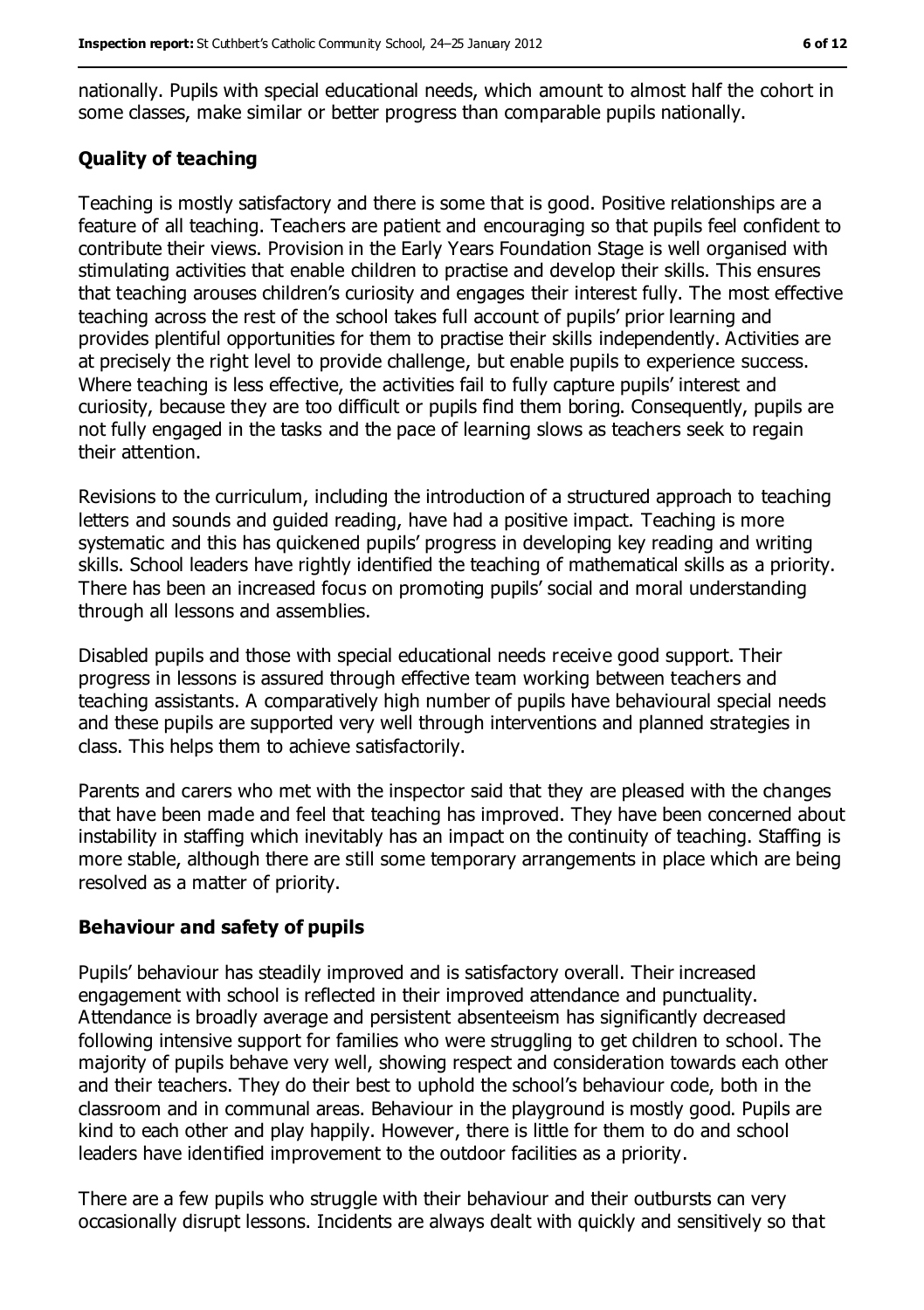they cause minimum disruption. Support from the learning mentor is highly effective in helping pupils manage their behaviour so that such incidents are increasingly rare. Pupils say they feel safe; they report that bullying has reduced and it is not seen as a problem. They have full confidence in staff to sort out any concerns. Pupils understand dangers and know how to keep themselves safe. The school's records and the views of parents and carers who met with the inspector confirm that behaviour has improved and is consistently satisfactory.

Pupils' attitudes to learning have also improved since the last inspection and are no longer a barrier to learning. However, there are still occasions when some pupils find it difficult to engage in lessons fully. Most pupils are keen to do well and try their very best, but a few lack self-motivation and perseverance. This results in the pace of the lesson slowing as teachers try to redirect their attention. It is clear that pupils are most engaged and sustain concentration where the teaching is good.

#### **Leadership and management**

After a period of interim arrangements, a permanent headteacher is providing good leadership. She has built on the good work done by the interim headteachers and introduced rigorous systems to monitor provision and pupils' progress. Staff, parents and carers, the governing body and pupils are highly supportive and share her ambitious vision for the school. Although at early stages, the systems provide a good foundation on which to plan further improvement. There are clear action plans for development supported by welltargeted professional development.

The roles and responsibilities of the deputy headteacher and subject leaders have been reviewed so that they have a more strategic role in improvement planning. Subject leadership is beginning to have a positive impact on the quality of teaching and curriculum planning. The curriculum meets the needs of most pupils and provides adequate preparation for the next phase of their education. The main focus, for the last two years, has been on ensuring that key skills are taught systematically with the result that pupils are making more rapid progress in literacy and numeracy. There are appropriate plans in place to broaden the curriculum to include more independent, creative and investigative work and broaden pupils' opportunities to reflect on their learning. Social and moral development is promoted well in lessons and through personalised support. Pupils show increasingly effective personal and social skills and many are keen to take on more responsibilities. Pupils' spiritual and cultural development is adequately promoted through lessons and assemblies.

The school's strategies to safeguard pupils fully meet statutory requirements and include robust recruitment procedures and thorough assessment of risks. The school has established effective partnerships with outside agencies and families to protect children whose circumstances make them vulnerable. The school effectively promotes equality of opportunity and tackles discrimination. It is highly inclusive and welcoming of all pupils. Disabled pupils and those with special educational needs, including those with behavioural difficulties, are well supported so that they make good gains in their personal and social development.

The governing body has been strengthened with additional members and support from the local authority to develop skills in monitoring and evaluation. The Chair of the Governing Body has a good understanding of the school's strengths and areas for further development.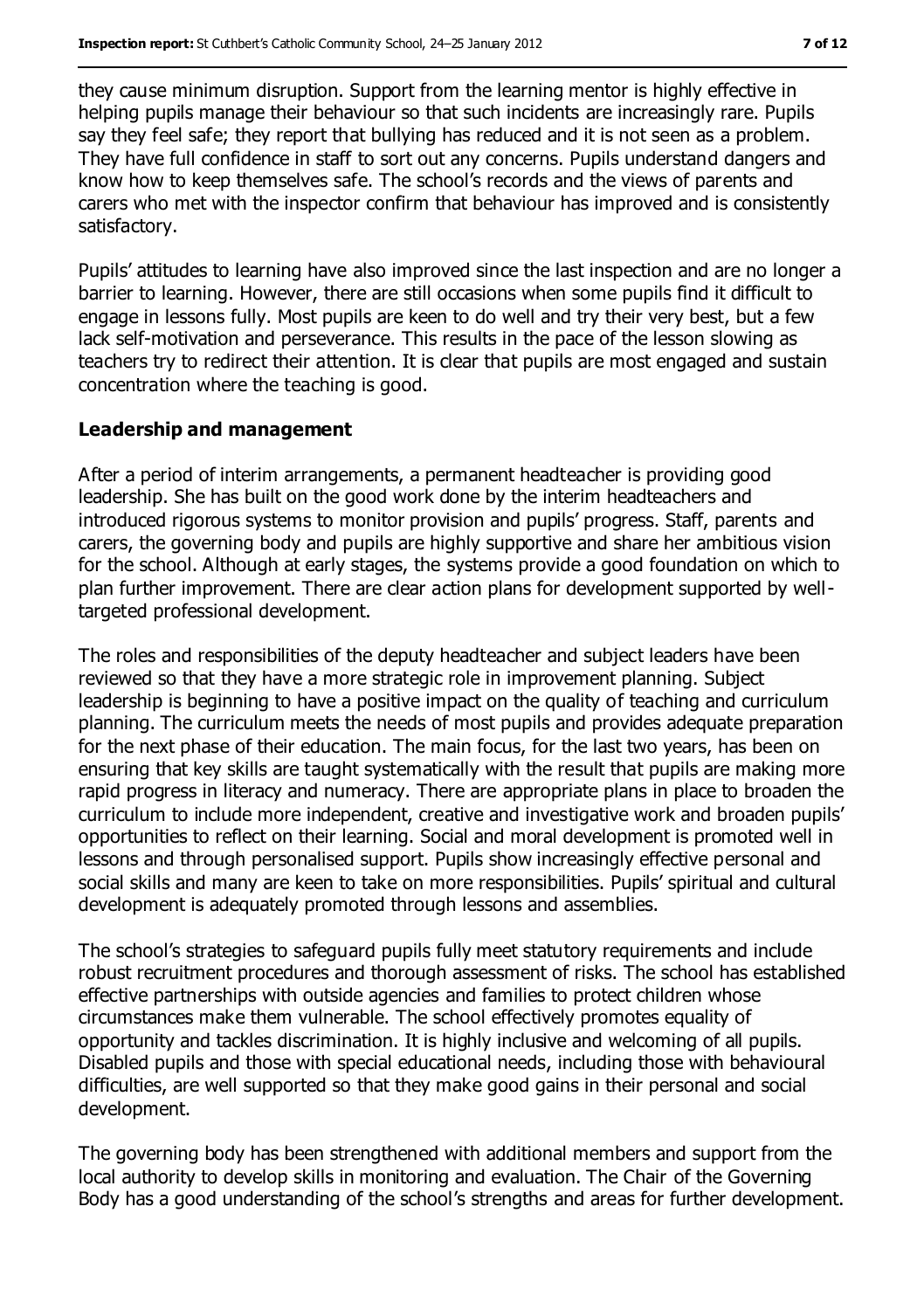The local authority provided good support for the school at the early stages. The level of support has appropriately reduced as the school has established itself under the new headteacher and governors have developed their role in challenging the school. The stronger leadership and teaching have brought improvements in achievement and behaviour and provide the school with a strong capacity to improve further.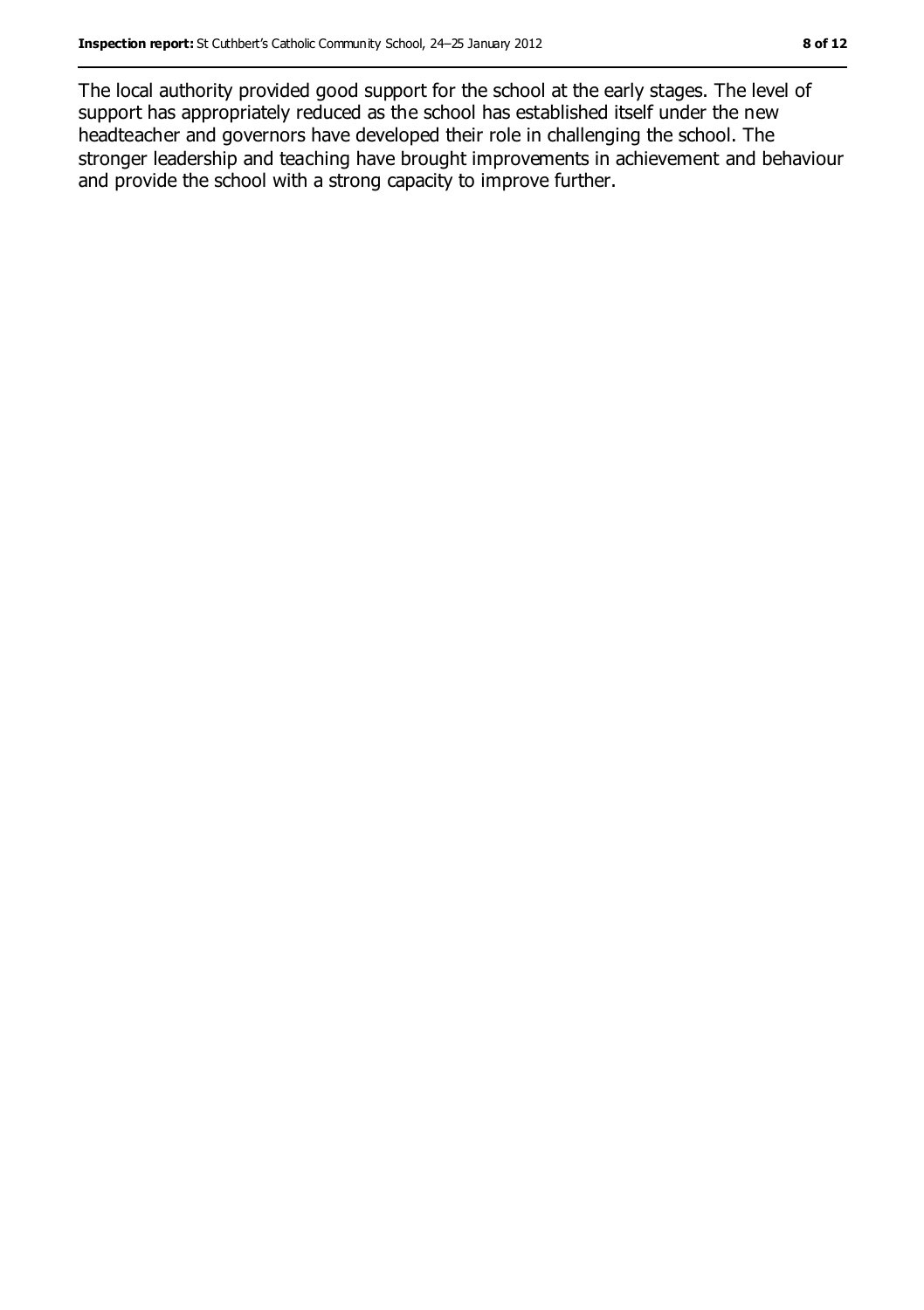## **Glossary**

## **What inspection judgements mean**

| <b>Grade</b> | Judgement    | <b>Description</b>                                                                                                                                                                                                            |
|--------------|--------------|-------------------------------------------------------------------------------------------------------------------------------------------------------------------------------------------------------------------------------|
| Grade 1      | Outstanding  | These features are highly effective. An outstanding school<br>provides exceptionally well for all its pupils' needs.                                                                                                          |
| Grade 2      | Good         | These are very positive features of a school. A school that is<br>good is serving its pupils well.                                                                                                                            |
| Grade 3      | Satisfactory | These features are of reasonable quality. A satisfactory school<br>is providing adequately for its pupils.                                                                                                                    |
| Grade 4      | Inadequate   | These features are not of an acceptable standard. An<br>inadequate school needs to make significant improvement in<br>order to meet the needs of its pupils. Ofsted inspectors will<br>make further visits until it improves. |

### **Overall effectiveness of schools**

|                       | Overall effectiveness judgement (percentage of schools) |      |                     |                   |
|-----------------------|---------------------------------------------------------|------|---------------------|-------------------|
| <b>Type of school</b> | <b>Outstanding</b>                                      | Good | <b>Satisfactory</b> | <b>Inadequate</b> |
| Nursery schools       | 46                                                      | 46   |                     |                   |
| Primary schools       |                                                         | 47   | 40                  |                   |
| Secondary schools     | 14                                                      | 38   | 40                  |                   |
| Special schools       | 28                                                      | 48   | 20                  |                   |
| Pupil referral units  | 15                                                      | 50   | 29                  |                   |
| All schools           |                                                         | 46   | 38                  |                   |

New school inspection arrangements have been introduced from 1 January 2012. This means that inspectors make judgements that were not made previously.

The data in the table above are for the period 1 September 2010 to 31 August 2011 and represent judgements that were made under the school inspection arrangements that were introduced on 1 September 2009. These data are consistent with the latest published official statistics about maintained school inspection outcomes (see [www.ofsted.gov.uk\)](../../../AppData/Local/Microsoft/Windows/AppData/Local/Microsoft/Windows/AppData/Local/Microsoft/Windows/Temporary%20Internet%20Files/Content.IE5/1SMG2M53/www.ofsted.gov.uk).

The sample of schools inspected during 2010/11 was not representative of all schools nationally, as weaker schools are inspected more frequently than good or outstanding schools.

Primary schools include primary academy converters. Secondary schools include secondary academy converters, sponsor-led academies and city technology colleges. Special schools include special academy converters and non-maintained special schools.

Percentages are rounded and do not always add exactly to 100.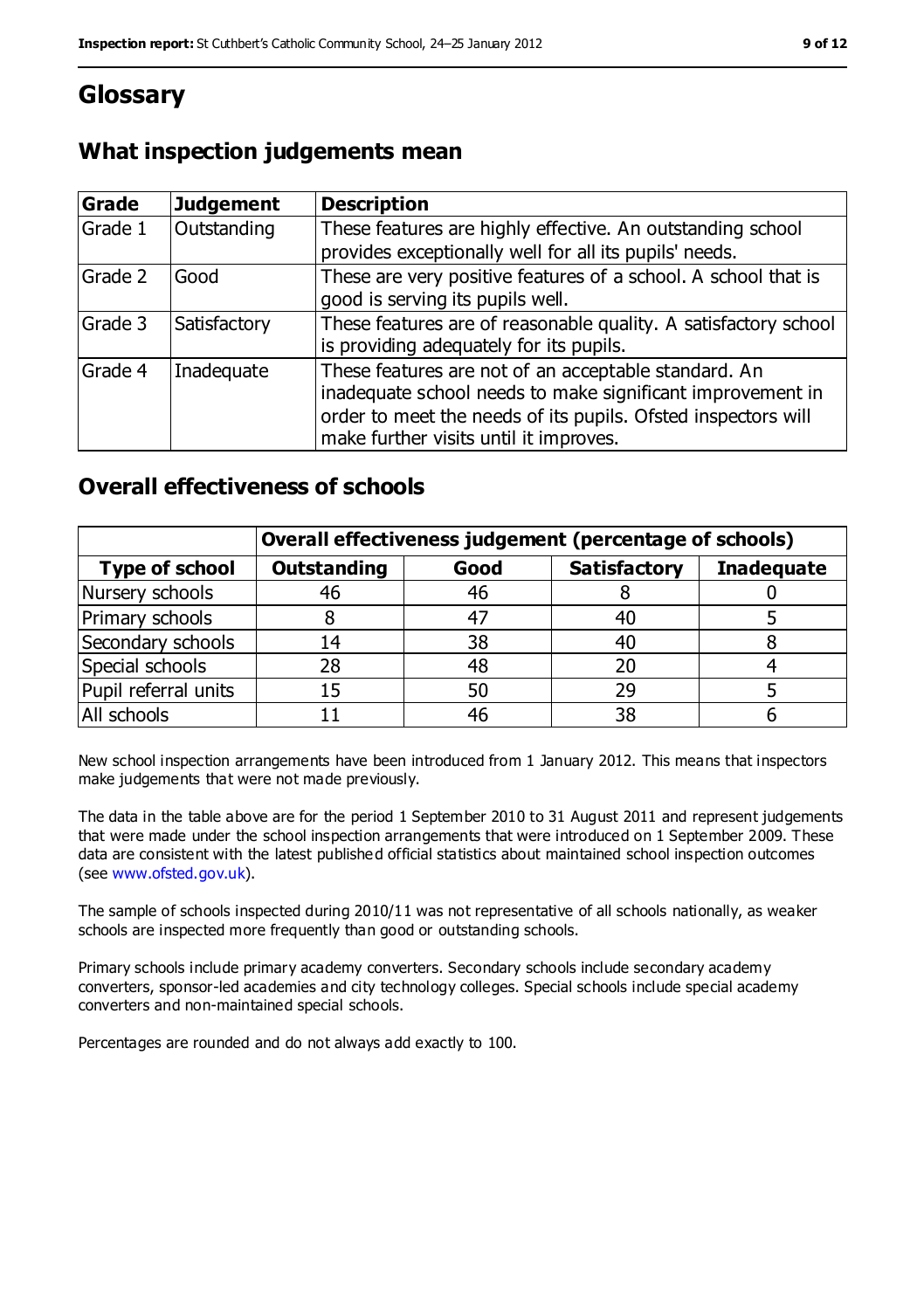## **Common terminology used by inspectors**

| Achievement:                  | the progress and success of a pupil in their learning and<br>development taking account of their attainment.                                                                                                           |
|-------------------------------|------------------------------------------------------------------------------------------------------------------------------------------------------------------------------------------------------------------------|
| Attainment:                   | the standard of the pupils' work shown by test and<br>examination results and in lessons.                                                                                                                              |
| Behaviour                     | how well pupils behave in lessons, with emphasis on their<br>attitude to learning. Pupils' punctuality to lessons and their<br>conduct around the school.                                                              |
| Capacity to improve:          | the proven ability of the school to continue improving based<br>on its self-evaluation and what the school has accomplished<br>so far and on the quality of its systems to maintain<br>improvement.                    |
| Leadership and<br>management: | the contribution of all the staff with responsibilities, not just<br>the governors and headteacher, to identifying priorities,<br>directing and motivating staff and running the school.                               |
| Learning:                     | how well pupils acquire knowledge, develop their<br>understanding, learn and practise skills and are developing<br>their competence as learners.                                                                       |
| Overall effectiveness:        | inspectors form a judgement on a school's overall<br>effectiveness based on the findings from their inspection of<br>the school.                                                                                       |
| Progress:                     | the rate at which pupils are learning in lessons and over<br>longer periods of time. It is often measured by comparing<br>the pupils' attainment at the end of a key stage with their<br>attainment when they started. |
| Safety                        | how safe pupils are in school, including in lessons; and their<br>understanding of risks. Pupils' freedom from bullying and<br>harassment. How well the school promotes safety, for<br>example e-learning.             |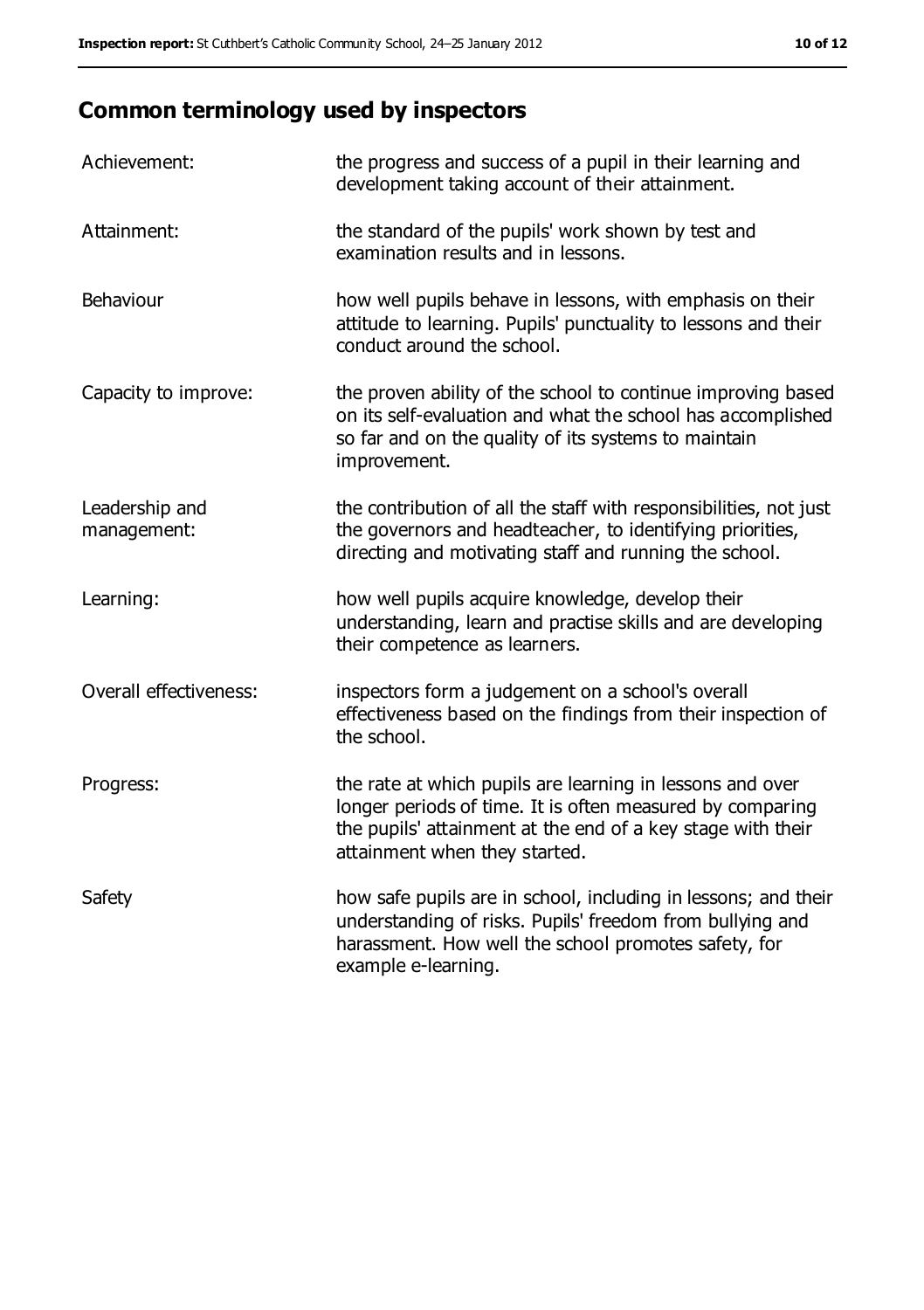#### **This letter is provided for the school, parents and carers to share with their children. It describes Ofsted's main findings from the inspection of their school.**

raising standards improving lives

26 January 2012

Dear Pupils

#### **Inspection of St Cuthbert's Catholic Community School, Cumbria, CA1 2UE**

I have enjoyed talking with you and observing the school's work over the last two years. I have seen many improvements and am pleased to say that your school no longer requires special measures. It is providing a satisfactory quality of education.

These are the main findings:

- Your headteacher, teachers and all staff have worked very hard to improve teaching and create a happy learning environment.
- Your new headteacher is doing a good job in leading improvement. All staff are dedicated to making the school even better.
- Your achievement has improved significantly. You are making satisfactory progress in your learning and you do very well in English.
- Teaching is mostly satisfactory and there is some that is good. Children in the Early Years Foundation Stage get off to a flying start because activities are interesting and stimulating. Those of you in Year 5/6 work hard and rise to the high expectations of your teacher.
- $\blacksquare$  The majority of you behave very well and your attendance is much better well done! However, a few of you find it difficult to sustain concentration in some lessons.

I have agreed some areas for improvement with your headteacher. These are:

- **IMPROVE THE SOUT ASSET IS A** good and raise your achievement further by:
	- making sure teaching builds on what you know and gives you time to practise your skills independently
	- planning interesting and exciting activities at just the right level.
- **IMPROVE YOUR DEPENSION EVER MOVE BY:** 
	- giving you more opportunities to take responsibility and support each other to behave well.

You can play your part by always trying your best in all your lessons. You can be proud of your school and your achievements – you are an asset to your school.

Yours sincerely,

Jean Kendall Her Majesty's Inspector